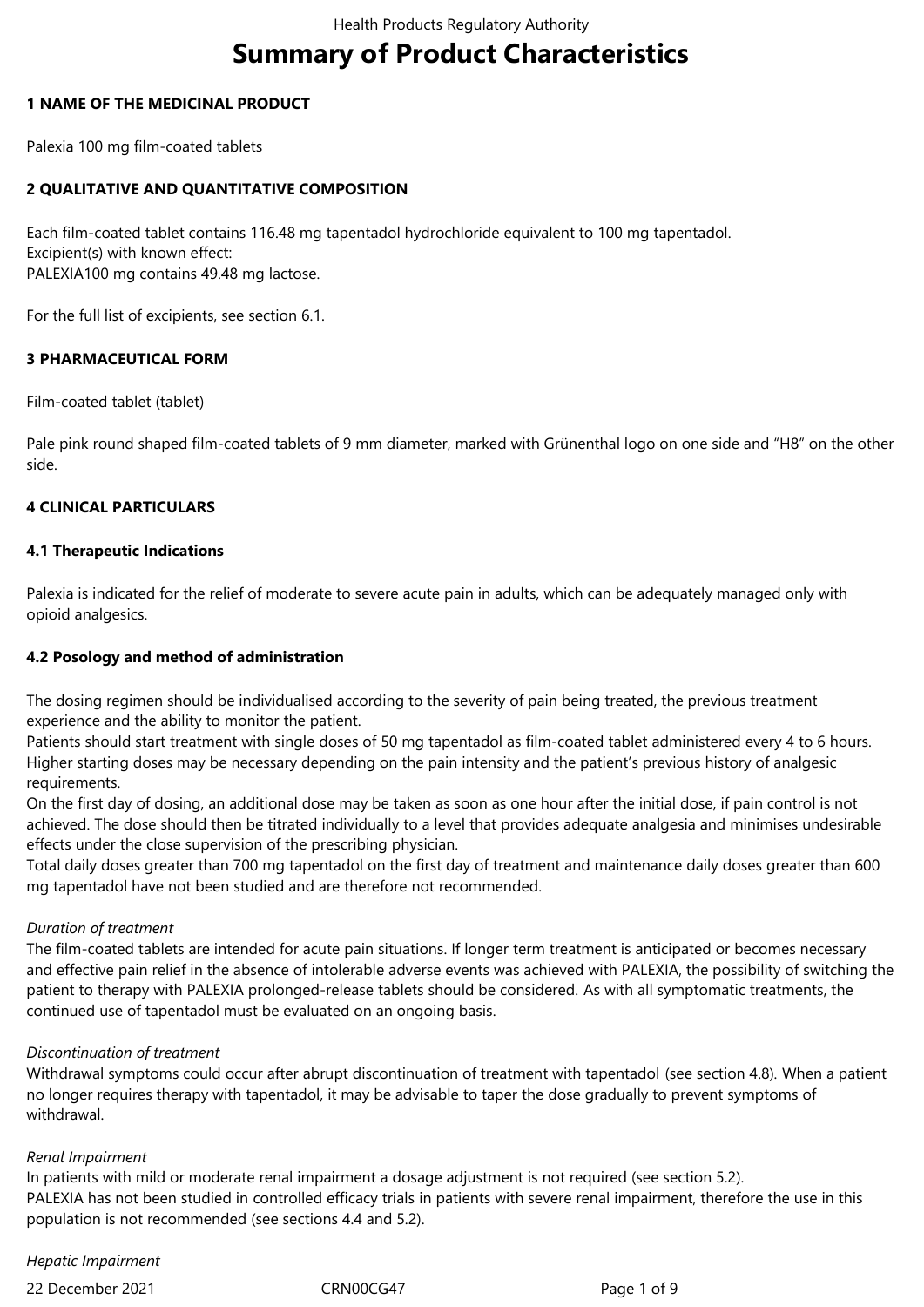In patients with mild hepatic impairment a dosage adjustment is not required (see section 5.2).

PALEXIA should be used with caution in patients with moderate hepatic impairment. Treatment in these patients should be initiated at the lowest available dose strength, i.e. 50 mg tapentadol as film-coated tablet, and not be administered more frequently than once every 8 hours. At initiation of therapy a daily dose greater than 150 mg tapentadol as film-coated tablet is not recommended. Further treatment should reflect maintenance of analgesia with acceptable tolerability, to be achieved by either shortening or lengthening the dosing interval (see sections 4.4 and 5.2).

PALEXIA has not been studied in patients with severe hepatic impairment and therefore, use in this population is not recommended (see sections 4.4 and 5.2).

#### *Elderly Patients (persons aged 65 years and over)*

In general, a dose adaptation in elderly patients is not required. However, as elderly patients are more likely to have decreased renal and hepatic function, care should be taken in dose selection as recommended (see sections 4.2 and 5.2).

#### *Paediatric Patients*

The safety and efficacy of PALEXIA in children and adolescents below 18 years of age has not yet been established. Therefore PALEXIA is not recommended for use in this population.

#### **Method of administration**

PALEXIA should be taken with sufficient liquid. PALEXIA can be taken with or without food.

#### **4.3 Contraindications**

#### PALEXIA is contraindicated

- in patients with hypersensitivity to tapentadol or to any of the excipients listed in section 6.1
- in situations whereactive substances with mu-opioid receptor agonist activity are contraindicated, i.e. patients with significant respiratory depression (in unmonitored settings or the absence of resuscitative equipment), and patients with acute or severe bronchial asthma or hypercapnia
- in any patient who has or is suspected of having paralytic ileus
- in patients with acute intoxication with alcohol, hypnotics, centrally acting analgesics, or psychotropic active substances (see section 4.5)

#### **4.4 Special warnings and precautions for use**

#### *Potential for Abuse and Addiction/ Dependence Syndrome*

Palexia has a potential for abuse and addiction. This should be considered when prescribing or dispensing Palexia in situations where there is concern about an increased risk of misuse, abuse, addiction, or diversion. All patients treated with active substances that have mu-opioid receptor agonist activity should be carefully monitored for signs of abuse and addiction.

#### *Respiratory Depression*

At high doses or in mu-opioid receptor agonist sensitive patients, Palexia may produce dose-related respiratory depression. Therefore, Palexia should be administered with caution to patients with impaired respiratory functions. Alternative non-mu-opioid receptor agonist analgesics should be considered and Palexia should be employed only under careful medical supervision at the lowest effective dose in such patients. If respiratory depression occurs, it should be treated as any mu-opioid receptor agonist-induced respiratory depression (see section 4.9).

#### *Head Injury and Increased Intracranial Pressure*

Palexia should not be used in patients who may be particularly susceptible to the intracranial effects of carbon dioxide retention such as those with evidence of increased intracranial pressure, impaired consciousness, or coma. Analgesics with mu-opioid receptor agonist activity may obscure the clinical course of patients with head injury. Palexia should be used with caution in patients with head injury and brain tumors.

#### *Seizures*

Palexia has not been systematically evaluated in patients with a seizure disorder, and such patients were excluded from clinical trials. However, like other analgesics with mu-opioid agonist activity Palexia is not recommended in patients with a history of a seizure disorder or any condition that would put the patient at risk of seizures.

*Renal Impairment*

22 December 2021 CRN00CG47 Page 2 of 9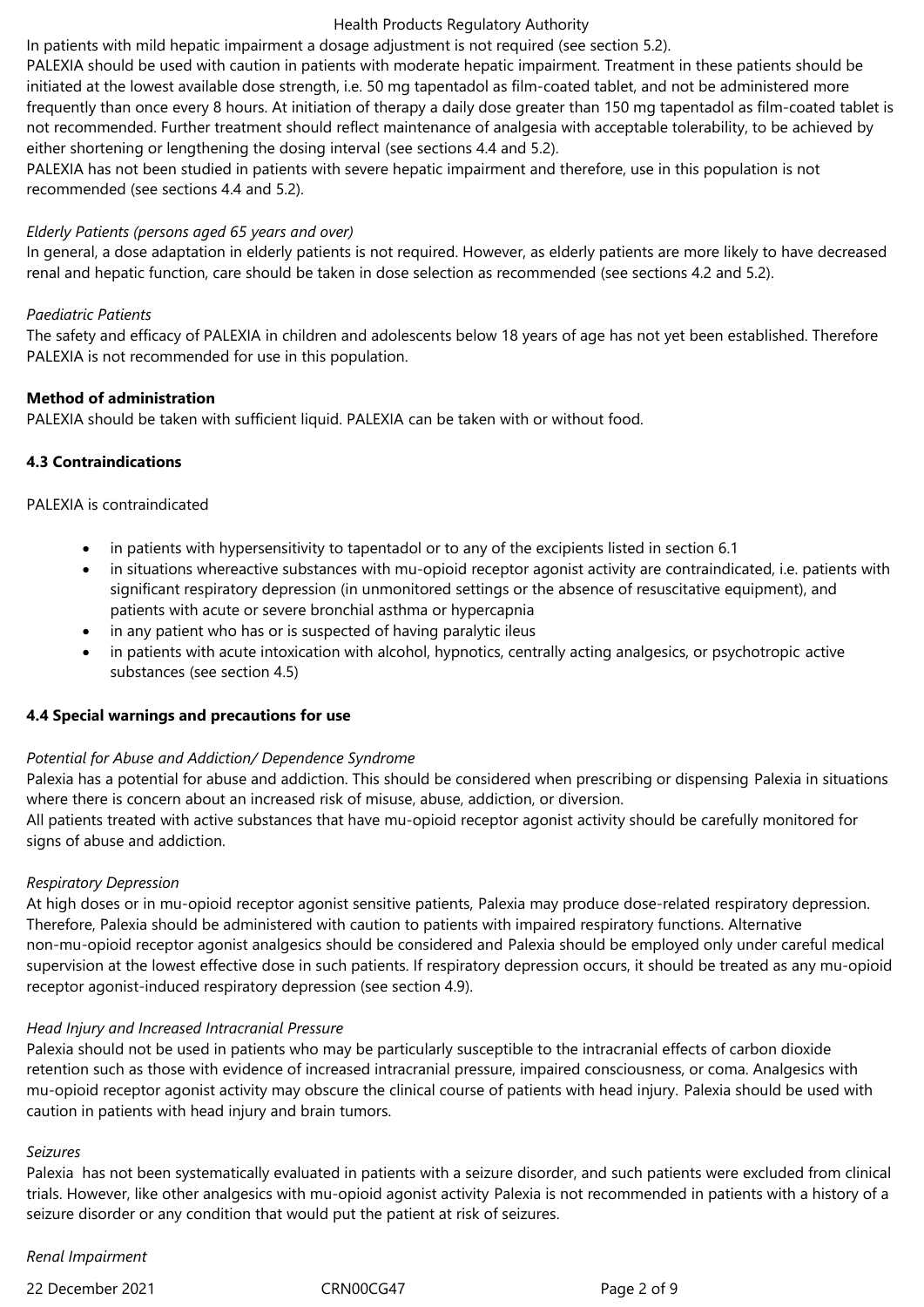Palexia has not been studied in controlled efficacy trials in patients with severe renal impairment, therefore the use in this population is not recommended (see section 4.2 and 5.2).

## *Hepatic Impairment*

Subjects with mild and moderate hepatic impairment showed a 2-fold and 4.5-fold increase in systemic exposure, respectively, compared with subjects with normal hepatic function. Palexia should be used with caution in patients with moderate hepatic impairment (see section 4.2 and 5.2), especially upon initiation of treatment.

Palexia has not been studied in patients with severe hepatic impairment and therefore, use in this population is not recommended (see sections 4.2 and 5.2).

## *Use in Pancreatic/Biliary Tract Disease*

Active substances with mu-opioid receptor agonist activity may cause spasm of the sphincter of Oddi. Palexia should be used with caution in patients with biliary tract disease, including acute pancreatitis

## *Sleep-related breathing disorders*

Opioids can cause sleep-related breathing disorders including central sleep apnea (CSA) and sleep-related hypoxemia. Opioid use increases the risk of CSA in a dose-dependent fashion. In patients who present with CSA, consider decreasing the total opioid dosage.

## *Mixed opioid agonists/antagonists*

Care should be taken when combining Palexia with mixed mu-opioid agonist/antagonists (like pentazocine, nalbuphine) or partial mu-opioid agonists (like buprenorphine). In patients maintained on buprenorphine for the treatment of opioid dependence, alternative treatment options (like e.g. temporary buprenorphine discontinuation) should be considered, if administration of full mu-agonists (like tapentadol) becomes necessary in acute pain situations. On combined use with buprenorphine, higher dose requirements for full mu-receptor agonists have been reported and close monitoring of adverse events such as respiratory depression is required in such circumstances.

Palexia film-coated tablets contain lactose. Patients with rare hereditary problems of galactose intolerance, the Lapp lactase deficiency or glucose-galactose malabsorption, should not take this medicinal product.

#### **4.5 Interaction with other medicinal products and other forms of interactions**

#### *Sedative medicines such as benzodiazepines or related drugs*

The concomitant use of PALEXIA with sedating medicinal products such as benzodiazepinesor other respiratory or CNS depressants (other opioids, antitussives or substitution treatments, barbiturates, antipsychotics, H1-antihistamines, alcohol) increases the risk of sedation, respiratory depression, coma and death because of additive CNS depressant effect. Therefore, when a combined therapy of PALEXIA with a respiratory or CNS depressant is contemplated, the reduction of dose of one or both agents should be considered. and the duration of the concomitant use should be limited (see section 4.4).

#### *Mixed opioid agonists/antagonists*

Care should be taken when combining PALEXIA with mixed mu-opioid agonist/antagonists (like pentazocine, nalbuphine) or partial mu-opioid agonists (like buprenorphine) (see also section 4.4).

PALEXIA can induce convulsions and increase the potential for selective serotonin reuptake inhibitors (SSRIs), serotonin-norepinephrine reuptake inhibitors (SNRIs), tricyclic antidepressants, antipsychotics and other medicinal products that lower the seizure threshold to cause convulsions.

There have been reports of serotonin syndrome in a temporal connection with the therapeutic use of tapentadol in combination with serotoninergic medicinal products such as selective serotonin re-uptake inhibitors (SSRIs), serotonin-norepinephrine reuptake inhibitors (SNRIs) and tricyclic antidepressants.Serotonin syndrome is likely when one of the following is observed:

• Spontaneous clonus

- Inducible or ocular clonus with agitation or diaphoresis
- Tremor and hyperreflexia

• Hypertonia and body temperature > 38°C and inducible ocular clonus.

Withdrawal of the serotoninergic medicinal products usually brings about a rapid improvement. Treatment depends on the nature and severity of the symptoms.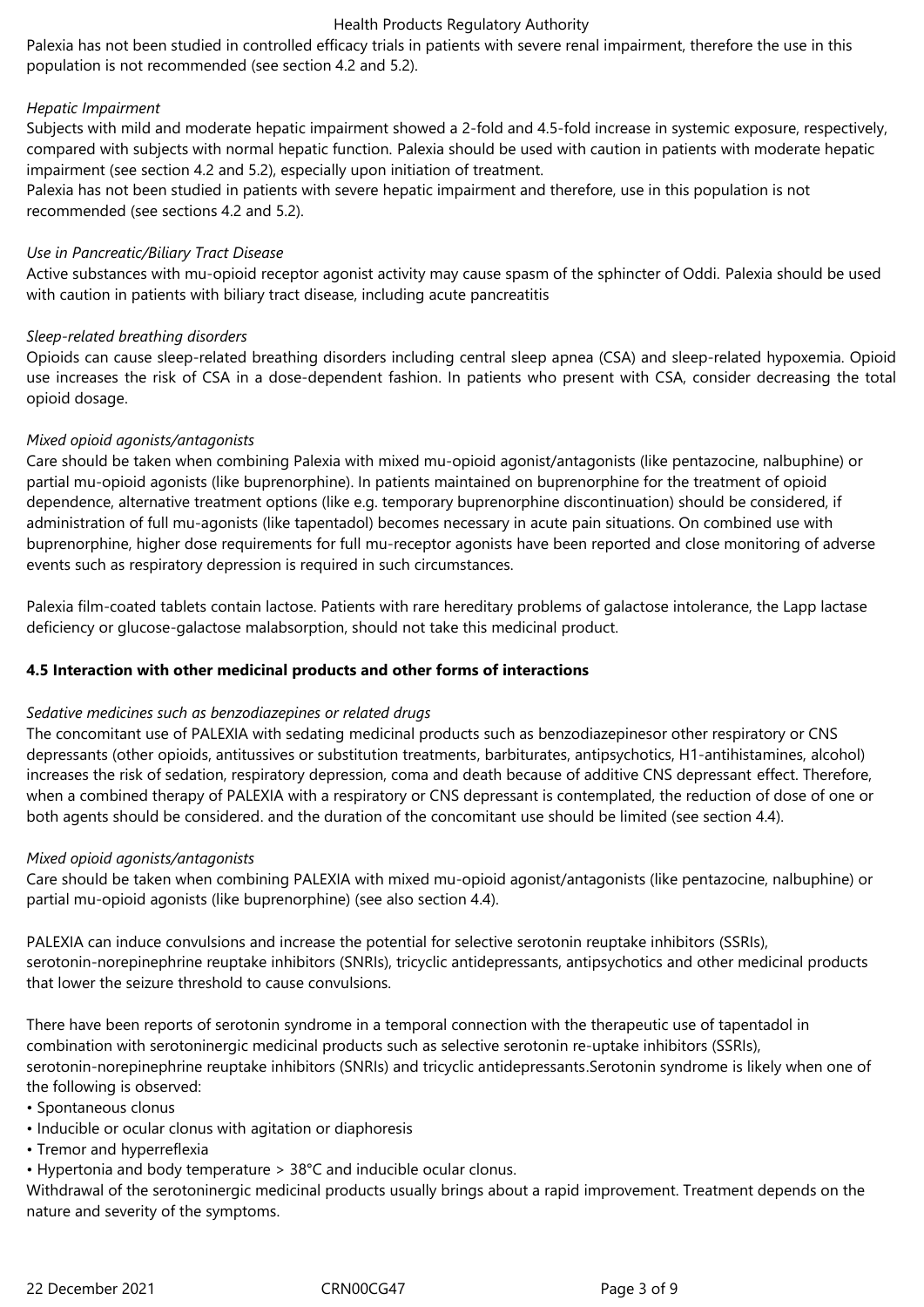The major elimination pathway for tapentadol is conjugation with glucuronic acid mediated via uridine diphosphate transferase (UGT) mainly UGT1A6, UGT1A9 and UGT2B7 isoforms. Thus, concomitant administration with strong inhibitors of these isoenzymes (e.g. ketoconazole, fluconazole, meclofenamic acid) may lead to increased systemic exposure of tapentadol (see section 5.2).

For patients on tapentadol treatment, caution should be exercised if concomitant drug administration of strong enzyme inducing drugs (e.g. rifampicin, phenobarbital, St John's Wort (hypericum perforatum)) starts or stops, since this may lead to decreased efficacy or risk for adverse effects, respectively.

Treatment with PALEXIA should be avoided in patients who are receiving monoamine oxidase (MAO) inhibitors or who have taken them within the last 14 days due to potential additive effects on synaptic noradrenaline concentrations which may result in adverse cardiovascular events, such as hypertensive crisis.

## **4.6 Fertility, pregnancy and lactation**

## *Pregnancy*

There is very limited amount of data from the use in pregnant women.

Studies in animals have not shown teratogenic effects. However, delayed development and embryotoxicity were observed at doses resulting in exaggerated pharmacology (mu-opioid-related CNS effects related to dosing above the therapeutic range). Effects on the postnatal development were already observed at the maternal NOAEL (see section 5.3).

PALEXIA should be used during pregnancy only if the potential benefit justifies the potential risk to the foetus. Long-term maternal use of opioids during pregnancy coexposes the fetus. The newborn may experience subsequent neonatal withdrawal syndrome (NOWS). Neonatal opioid withdrawal syndrome can be life-threatening if not recognized and treated. An antidote for the newborn should be readily available.

## *Labour and Delivery*

The effect of tapentadol on labour and delivery in humans is unknown. PALEXIA is not recommended for use in women during and immediately before labour and delivery. Due to the mu-opioid receptor agonist activity of tapentadol, new-born infants whose mothers have been taking tapentadol should be monitored for respiratory depression.

## *Breast-feeding Lactation*

There is no information on the excretion of tapentadol in human milk. From a study in rat pups suckled by dams dosed with tapentadol it was concluded that tapentadol is excreted in milk (see section 5.3). Therefore, a risk to the suckling child cannot be excluded. PALEXIA should not be used during breast feeding.

## *Fertility*

No human data on the effect of PALEXIA on fertility are available. In a fertility and early embryonic development study, no effects on reproductive parameters were observed in male or female rats (see section 5.3).

#### **4.7 Effects on ability to drive and use machines**

Palexia may have major influence on the ability to drive and use machines because it may adversely affect central nervous system functions (see section 4.8). This has to be expected especially at the beginning of treatment, when any changes of dosage occur as well as in connection with the use of alcohol or tranquilisers (see section 4.4). Patients should be cautioned as to whether driving or use of machines is permitted.

## **4.8 Undesirable effects**

The adverse drug reactions that were experienced by patients in the placebo controlled trials performed with PALEXIA were predominantly of mild and moderate severity. The most frequent adverse drug reactions were in the gastrointestinal and central nervous system (nausea, vomiting, somnolence, dizziness and headache).

The table below lists adverse drug reactions that were identified from clinical trials performed with PALEXIA and from post-marketing environment. They are listed by class and frequency. Frequencies are defined as very common (≥1/10); common (≥1/100 to <1/10); uncommon (≥1/1,000 to <1/100); rare (≥1/10,000 to <1/1,000); very rare (<1/10,000), not known (cannot be estimated from the available data).

| <b>DVERSE DRUG REACTIONS</b><br>AL |  |  |  |
|------------------------------------|--|--|--|
|                                    |  |  |  |
|                                    |  |  |  |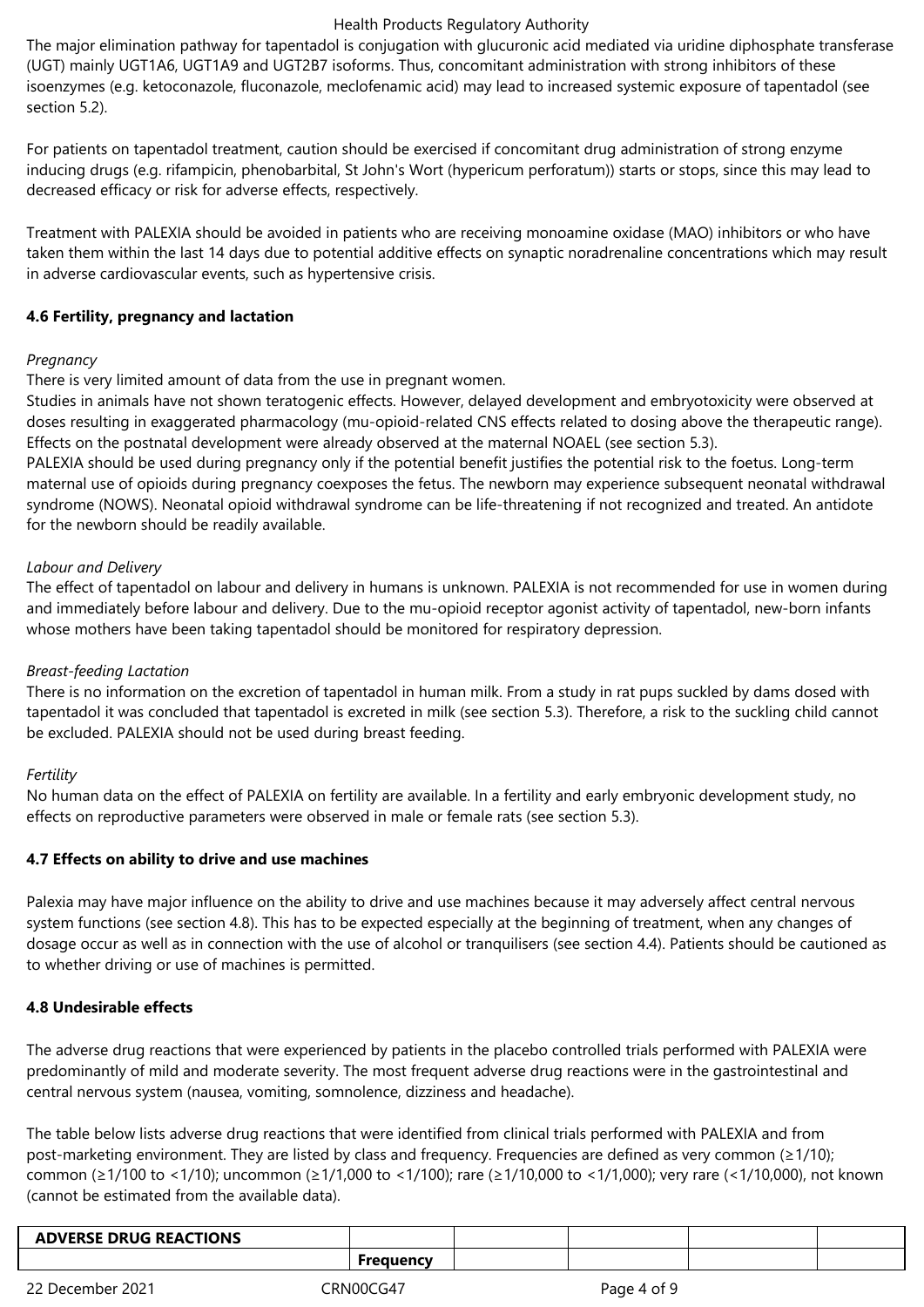| <b>System Organ Class</b>                                      |                                       |                                                                                                 |                                                                                                                                                                                         |                                                                                    |                |
|----------------------------------------------------------------|---------------------------------------|-------------------------------------------------------------------------------------------------|-----------------------------------------------------------------------------------------------------------------------------------------------------------------------------------------|------------------------------------------------------------------------------------|----------------|
|                                                                | <b>Very</b><br>common                 | <b>Common</b>                                                                                   | <b>Uncommon</b>                                                                                                                                                                         | Rare                                                                               | <b>Unknown</b> |
| Immune system disorders                                        |                                       |                                                                                                 |                                                                                                                                                                                         | Drug<br>hypersensitivity*                                                          |                |
| <b>Metabolism and nutrition disorders</b>                      |                                       | Decreased<br>appetite                                                                           |                                                                                                                                                                                         |                                                                                    |                |
| <b>Psychiatric</b><br>disorders                                |                                       | Anxiety,<br>Confusional<br>state,<br>Hallucination,<br>Sleep<br>disorder,<br>Abnormal<br>dreams | Depressed<br>mood,<br>Disorientation,<br>Agitation,<br>Nervousness,<br>Restlessness,<br>Euphoric<br>mood                                                                                | Thinking<br>abnormal                                                               | Delirium**     |
| Nervous system disorders                                       | Dizziness,<br>Somnolence,<br>Headache | Tremor                                                                                          | Disturbance in<br>attention,<br>Memory<br>impairment,<br>Presyncope,<br>Sedation,<br>Ataxia,<br>Dysarthria,<br>Hypoaesthesia,<br>Paraesthesia,<br>Muscle<br>contractions<br>involuntary | Convulsion,<br>Depressed level<br>of<br>consciousness,<br>Coordination<br>abnormal |                |
| <b>Eye disorders</b>                                           |                                       |                                                                                                 | Visual<br>disturbance                                                                                                                                                                   |                                                                                    |                |
| <b>Cardiac disorders</b>                                       |                                       |                                                                                                 | Heart rate<br>increased,<br>Palpitations                                                                                                                                                | Heart rate<br>decreased                                                            |                |
| <b>Vascular disorders</b>                                      |                                       | Flushing                                                                                        | Blood pressure<br>decreased                                                                                                                                                             |                                                                                    |                |
| Respiratory, thoracic and mediastinal<br>disorders             |                                       |                                                                                                 | Respiratory<br>depression,<br>Oxygen<br>saturation<br>decreased,<br>Dyspnoea,                                                                                                           |                                                                                    |                |
| <b>Gastrointestinal disorders</b>                              | Nausea,<br>Vomiting                   | Constipation,<br>Diarrhoea,,<br>Dyspepsia,<br>Dry mouth                                         | Abdominal<br>discomfort                                                                                                                                                                 | Impaired<br>gastric<br>emptying                                                    |                |
| Skin and subcutaneous tissue disorders                         |                                       | Pruritus,<br>Hyperhidrosis,<br>Rash                                                             | Urticaria                                                                                                                                                                               |                                                                                    |                |
| <b>Musculoskeletal and connective tissue</b><br>disorder       |                                       | Muscle<br>spasms                                                                                | Sensation of<br>heaviness                                                                                                                                                               |                                                                                    |                |
| <b>Renal and urinary disorders</b>                             |                                       |                                                                                                 | Urinary<br>hesitation,<br>Pollakiuria                                                                                                                                                   |                                                                                    |                |
| <b>General disorders and administration site</b><br>conditions |                                       | Asthenia,<br>Fatigue,<br>Feeling of<br>body<br>temperature                                      | Drug<br>withdrawal<br>syndrome,<br>Oedema,<br>Feeling                                                                                                                                   |                                                                                    |                |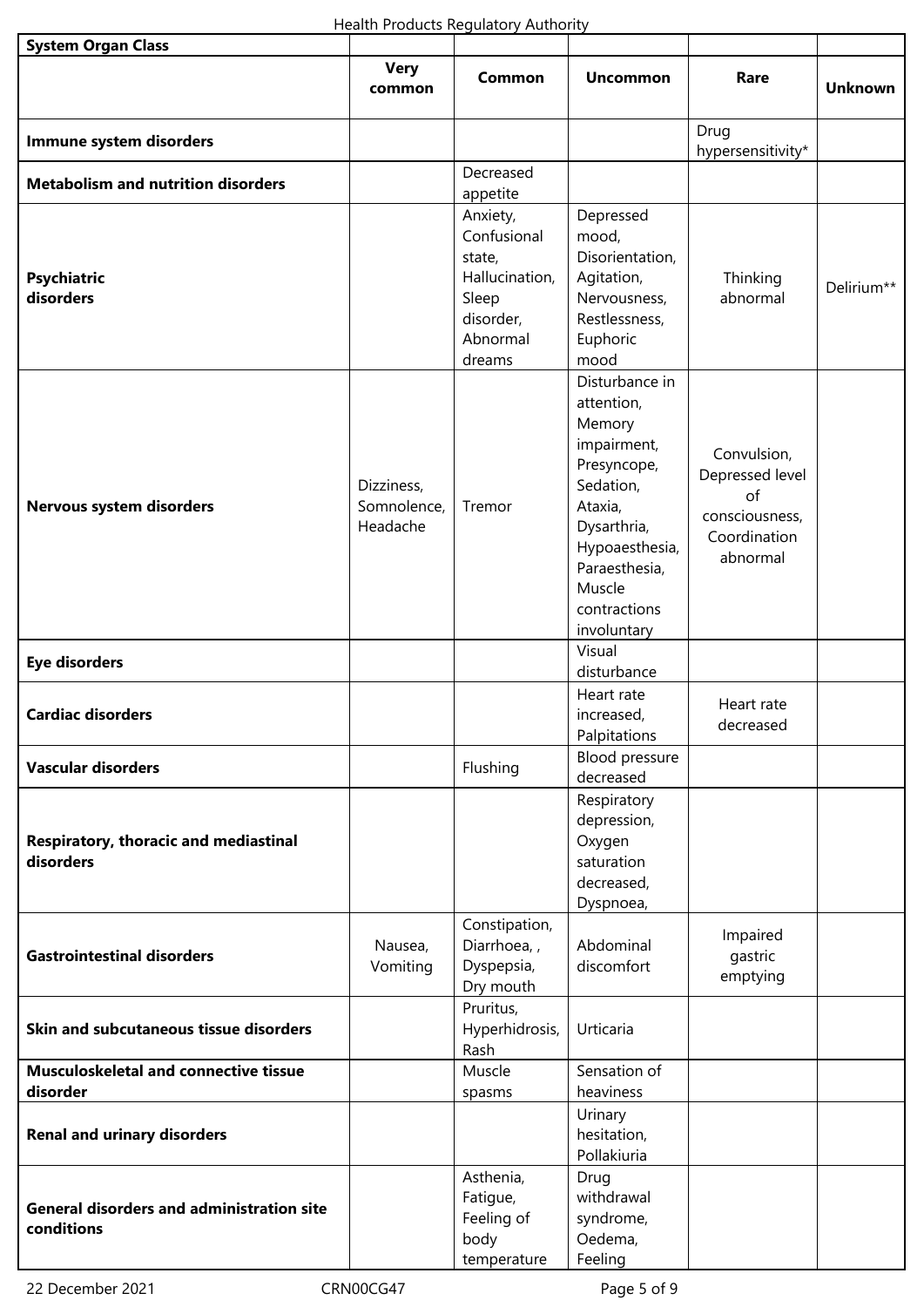| $\cdot$<br>$\overline{\phantom{0}}$<br>Feeling of | change<br>ے | $\cdots$<br>Irritability |  |  |
|---------------------------------------------------|-------------|--------------------------|--|--|
|                                                   |             |                          |  |  |
| relaxation                                        |             |                          |  |  |

*\* Post-marketing rare events of angioedema, anaphylaxis and anaphylactic shock have been reported.*

*\*\* Post marketing cases of delirium were observed in patients with additional risk factors such as cancer and advanced age.* 

Clinical trials performed with PALEXIA with patient exposure up to 90 days have shown little evidence of withdrawal symptoms upon abrupt discontinuations and these were generally classified as mild, when they occurred. Nevertheless, physicians should be vigilant for symptoms of withdrawal (see section 4.2) and treat patients accordingly should they occur.

The risk of suicidal ideation and suicides committed is known to be higher in patients suffering from chronic pain. In addition, substances with a pronounced influence on the monoaminergic system have been associated with an increased risk of suicidality in patients suffering from depression, especially at the beginning of treatment. For tapentadol data from clinical trials and post-marketing reports do not provide evidence for an increased risk.

## Reporting of suspected adverse reactions

Reporting suspected adverse reactions after authorisation of the medicinal product is important. It allows continued monitoring of the benefit/risk balance of the medicinal product. Healthcare professionals are asked to report any suspected adverse reactions via HPRA Pharmacovigilance Website: www.hpra.ie.

## **4.9 Overdose**

## *Symptoms*

Human experience with overdose of tapentadol is very limited. Preclinical data suggest that symptoms similar to those of other centrally acting analgesics with mu-opioid receptor agonist activity are to be expected upon intoxication with tapentadol. In principle, these symptoms include, referring to the clinical setting, in particular miosis, vomiting, cardiovascular collapse, consciousness disorders up to coma, convulsions and respiratory depression up to respiratory arrest.

## *Management*

Management of overdose should be focused on treating symptoms of mu-opioid agonism. Primary attention should be given to re-establishment of a patent airway and institution of assisted or controlled ventilation when overdose of tapentadol is suspected.

Pure opioid receptor antagonists such as naloxone are specific antidotes to respiratory depression resulting from opioid overdose. Respiratory depression following an overdose may outlast the duration of action of the opioid receptor antagonist. Administration of an opioid receptor antagonist is not a substitute for continuous monitoring of airway, breathing, and circulation following an opioid overdose. If the response to opioid receptor antagonists is suboptimal or only brief in nature, an additional dose of antagonist (e.g. naloxone) should be administered as directed by the manufacturer of the product. Gastrointestinal decontamination may be considered in order to eliminate unabsorbed active substance. Gastrointestinal decontamination with activated charcoal or by gastric lavage may be considered within 2 hours after intake. Before attempting gastrointestinal decontamination, care should be taken to secure the airway.

## **5 PHARMACOLOGICAL PROPERTIES**

## **5.1 Pharmacodynamic properties**

Pharmacotherapeutic group: Analgesics; opioids; other opioids ATC code: N02AX06

Tapentadol is a strong analgesic with mu-opioid agonistic and additional noradrenaline reuptake inhibition properties. Tapentadol exerts its analgesic effects directly without a pharmacologically active metabolite.

Tapentadol demonstrated efficacy in preclinical models of nociceptive, neuropathic, visceral and inflammatory pain; Efficacy has been verified in clinical trials with tapentadol film-coated tablets covering nociceptive pain conditions including postoperative orthopaedic and abdominal pain as well as chronic pain due to osteoarthritis of the hip or knee. In general the analgesic effect of tapentadol in nociceptive pain trials was similar to that observed with a strong opioid used as comparator.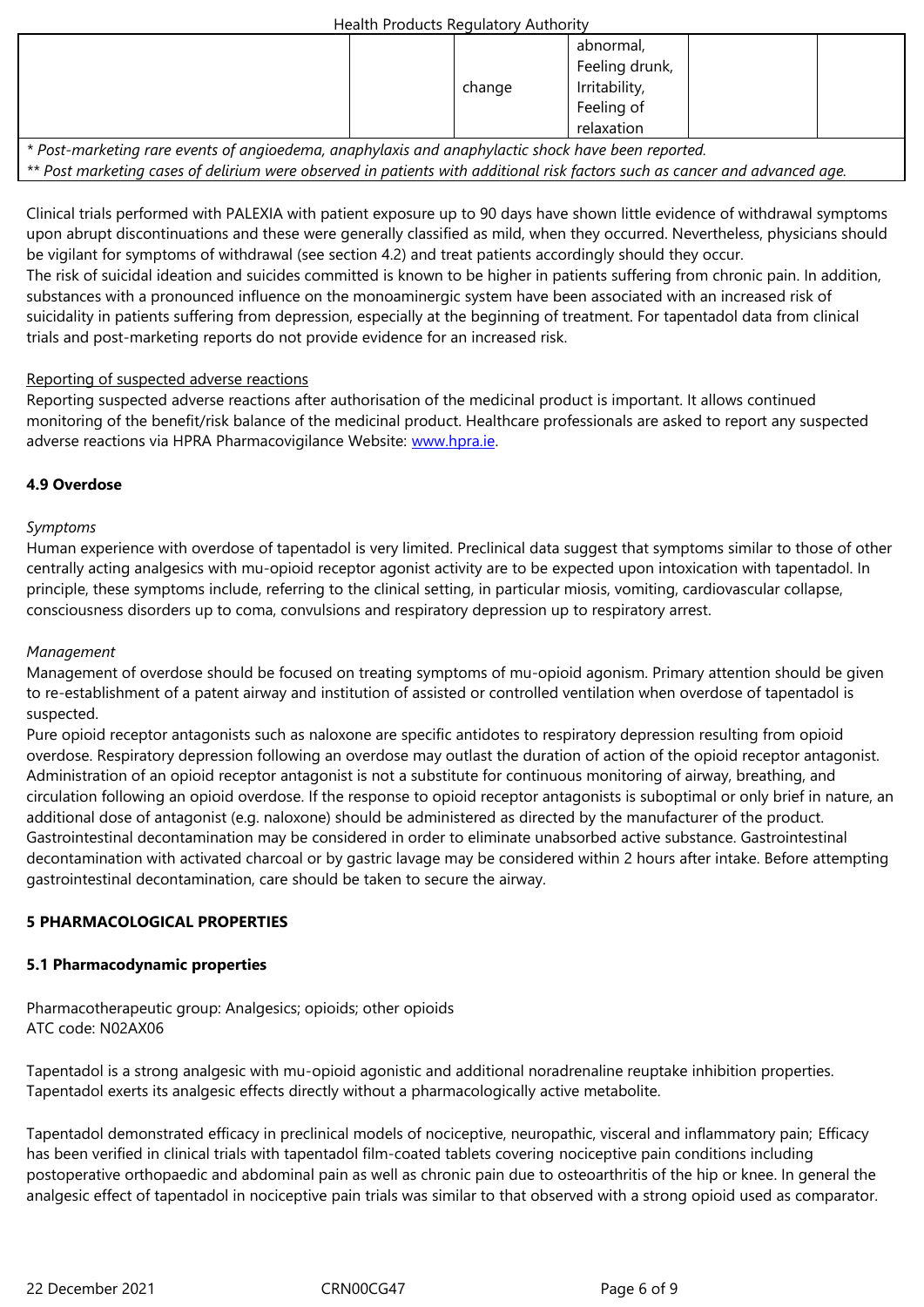Effects on the cardiovascular system: In a thorough human QT trial, no effect of multiple therapeutic and supratherapeutic doses of tapentadol on the QT interval was shown. Similarly, tapentadol had no relevant effect on other ECG parameters (heart rate, PR interval, QRS duration, T-wave or U-wave morphology).

## *Paediatric population*

The European Medicines Agency has deferred the obligation to submit the results of studies with Palexia in all subsets of the paediatric population in moderate to severe acute pain. See section 4.2 for information on paediatric use.

## **5.2 Pharmacokinetic properties**

## *Absorption*

Tapentadol is rapidly and completely absorbed after oral administration of PALEXIA. Mean absolute bioavailability after single-dose administration (fasting) is approximately 32% due to extensive first-pass metabolism. Maximum serum concentrations of tapentadol are typically observed at around 1.25 hours after administration of film-coated tablets. Dose-proportional increases in the  $C_{max}$  and AUC values of tapentadol have been observed after administration of film-coated tablets over the oral therapeutic dose range.

A multiple (every 6 hour) dose trial with doses ranging from 75 to 175 mg tapentadol administered as film-coated tablets showed an accumulation ratio between 1.4 and 1.7 for the parent active substance and between 1.7 and 2.0 for the major metabolite tapentadol‑O-glucuronide, which are primarily determined by the dosing interval and apparent half-life of tapentadol and its metabolite. Steady state serum concentrations of tapentadol are reached on the second day of the treatment regimen.

## *Food Effect*

The AUC and C<sub>max</sub> increased by 25% and 16%, respectively, when film-coated tablets were administered after a high-fat, high-calorie breakfast. The time to maximum plasma concentration was delayed by 1.5 hours under these conditions. Based on efficacy data obtained at early assessment time points during phase II/III trials, the food effect does not appear to be of clinical relevance PALEXIA may be given with or without food.

## *Distribution*

Tapentadol is widely distributed throughout the body. Following intravenous administration, the volume of distribution (Vz) for tapentadol is 540 +/- 98 l. The serum protein binding is low and amounts to approximately 20%.

#### *Metabolism*

In humans, the metabolism of tapentadol is extensive. About 97% of the parent compound is metabolised. The major pathway of tapentadol metabolism is conjugation with glucuronic acid to produce glucuronides. After oral administration approximately 70% of the dose is excreted in urine as conjugated forms (55% glucuronide and 15% sulfate of tapentadol). Uridine diphosphate glucuronyl transferase (UGT) is the primary enzyme involved in the glucuronidation (mainly UGT1A6, UGT1A9 and UGT2B7 isoforms). A total of 3% of active substance is excreted in urine as unchanged active substance. Tapentadol is additionally metabolised to N-desmethyl tapentadol (13%) by CYP2C9 and CYP2C19 and to hydroxy tapentadol (2%) by CYP2D6, which are further metabolised by conjugation. Therefore, active substance metabolism mediated by cytochrome P450 system is of less importance than glucoronidation.

None of the metabolites contributes to the analgesic activity.

#### *Elimination*

Tapentadol and its metabolites are excreted almost exclusively (99%) via the kidneys. The total clearance after intravenous administration is 1530 +/- 177 ml/min. Terminal half-life is on average 4 hours after oral administration.

#### *Special populations*

#### *Elderly patients*

The mean exposure (AUC) to tapentadol was similar in a trial with elderly subjects (65-78 years of age) compared to young adults (19-43 years of age), with a 16% lower mean  $C_{\text{max}}$  observed in the elderly subject group compared to young adult subjects.

#### *Renal Impairment*

AUC and  $C_{\text{max}}$  of tapentadol were comparable in subjects with varying degrees of renal function (from normal to severely impaired). In contrast, increasing exposure (AUC) to tapentadol-O-glucuronide was observed with increasing degree of renal impairment. In subjects with mild, moderate, and severe renal impairment, the AUC of tapentadol-O-glucuronide are 1.5-, 2.5-, and 5.5-fold higher compared with normal renal function, respectively.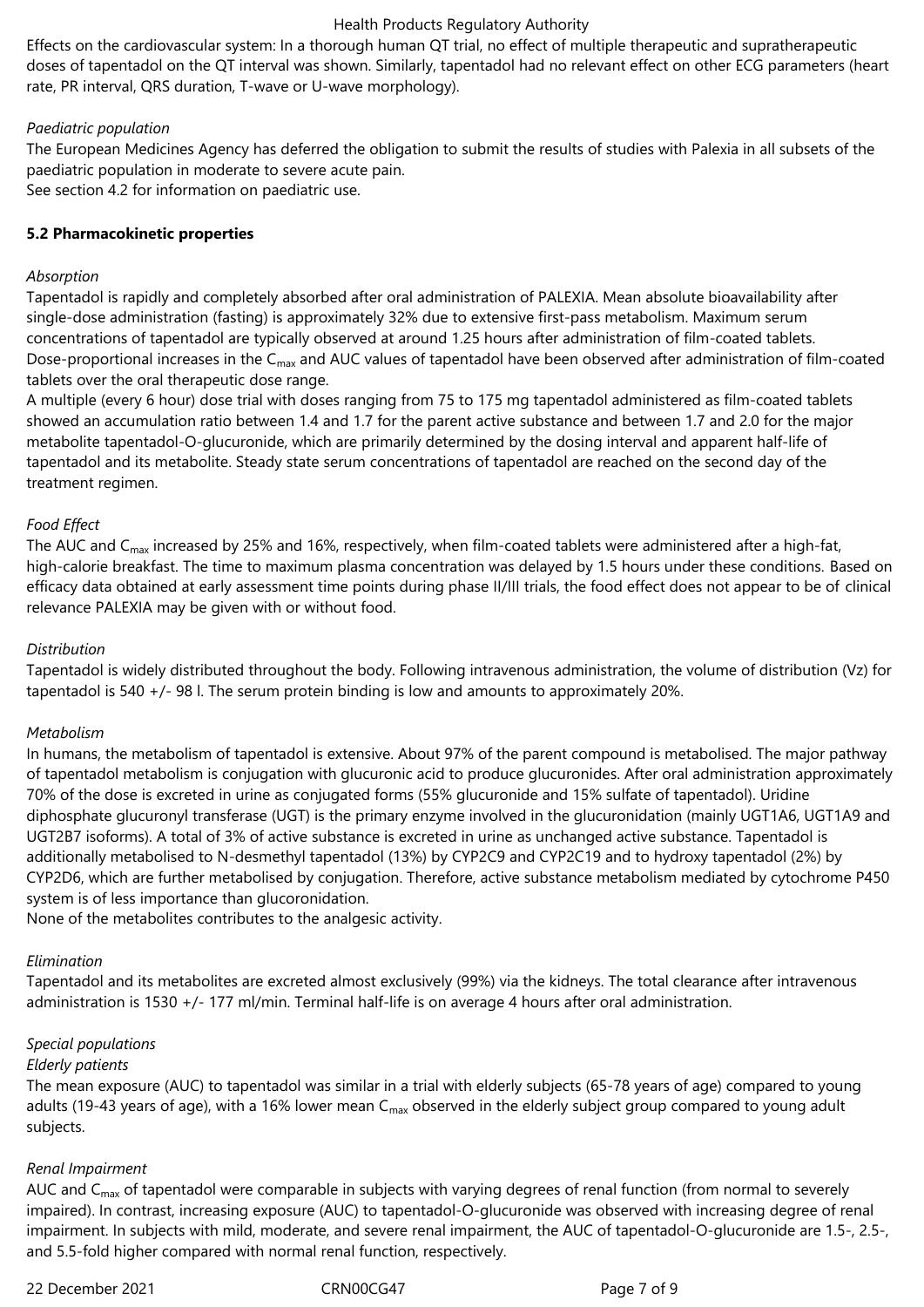## *Hepatic Impairment*

Administration of tapentadol resulted in higher exposures and serum levels to tapentadol in subjects with impaired hepatic function compared to subjects with normal hepatic function. The ratio of tapentadol pharmacokinetic parameters for the mild and moderate hepatic impairment groups in comparison to the normal hepatic function group were 1.7 and 4.2, respectively, for AUC; 1.4 and 2.5, respectively, for Cmax; and 1.2 and 1.4, respectively, for t1/2. The rate of formation of tapentadol-O-glucuronide was lower in subjects with increased liver impairment.

## *Pharmacokinetic Interactions*

Tapentadol is mainly metabolised by glucuronidation, and only a small amount is metabolised by oxidative pathways. As glucuronidation is a high capacity/low affinity system, which is not easily saturated even in disease, and as therapeutic concentrations of active substances are generally well below the concentrations needed for potential inhibition of glucuronidation, any clinically relevant interactions caused by glucoronidation are unlikely to occur. In a set of drug-drug interaction trials using paracetamol, naproxen, acetylsalicylic acid and probenecid, a possible influence of these active substances on the glucuronidation of tapentadol was investigated. The trials with probe active substances naproxen (500 mg twice daily for 2 days) and probenecid (500 mg twice daily for 2 days) showed increases in AUC of tapentadol by 17% and 57%, respectively. Overall, no clinically relevant effects on the serum concentrations of tapentadol were observed in these trials. Furthermore, interaction trials of tapentadol with metoclopramide and omeprazole were conducted to investigate a possible influence of these active substances on the absorption of tapentadol. These trials also showed no clinically relevant effects on tapentadol serum concentrations.

*In vitro* studies did not reveal any potential of tapentadol to either inhibit or induce cytochrome P450 enzymes. Thus, clinically relevant interactions mediated by the cytochrome P450 system are unlikely to occur.

Plasma protein binding of tapentadol is low (approximately 20%). Therefore, the likelihood of pharmacokinetic drug-drug interactions by displacement from the protein binding site is low.

## **5.3 Preclinical safety data**

Tapentadol was not genotoxic in bacteria in the Ames test. Equivocal findings were observed in an in vitro chromosomal aberration test, but when the test was repeated the results were clearly negative. Tapentadol was not genotoxic in vivo, using the two endpoints of chromosomal aberration and unscheduled DNA synthesis, when tested up to the maximum tolerated dose. Long-term animal studies did not identify a potential carcinogenic risk relevant to humans.

Tapentadol had no influence on male or female fertility in rats but there was reduced in utero survival at the high dose. It is not known whether this was mediated via the male or the female. Tapentadol showed no teratogenic effects in rats and rabbits following intravenous and subcutaneous exposure. However, delayed development and embryotoxicity were observed after administration of doses resulting in exaggerated pharmacology (mu-opioid related CNS effects related to dosing above the therapeutic range). After intravenous dosing in rats reduced in utero survival was seen. In rats, tapentadol caused increased mortality of the  $F_1$  pups that were directly exposed via milk between days 1 and 4 postpartum already at dosages that did not provoke maternal toxicities. There were no effects on neurobehavioral parameters.

Excretion into breast milk was investigated in rat pups suckled by dams dosed with tapentadol. Pups were dose-dependently exposed to tapentadol and tapentadol O-glucuronide. It was concluded that tapentadol is excreted in milk.

#### **6 PHARMACEUTICAL PARTICULARS**

#### **6.1 List of excipients**

Tablet core: Microcrystalline cellulose Lactose monohydrate Croscarmellose sodium Povidone K30 Magnesium stearate

Tablet coat: Polyvinylalcohol Titanium dioxide (E 171) Macrogol 3350 Talc Yellow iron oxide (E 172) Red iron oxide (E 172)

22 December 2021 CRN00CG47 Page 8 of 9